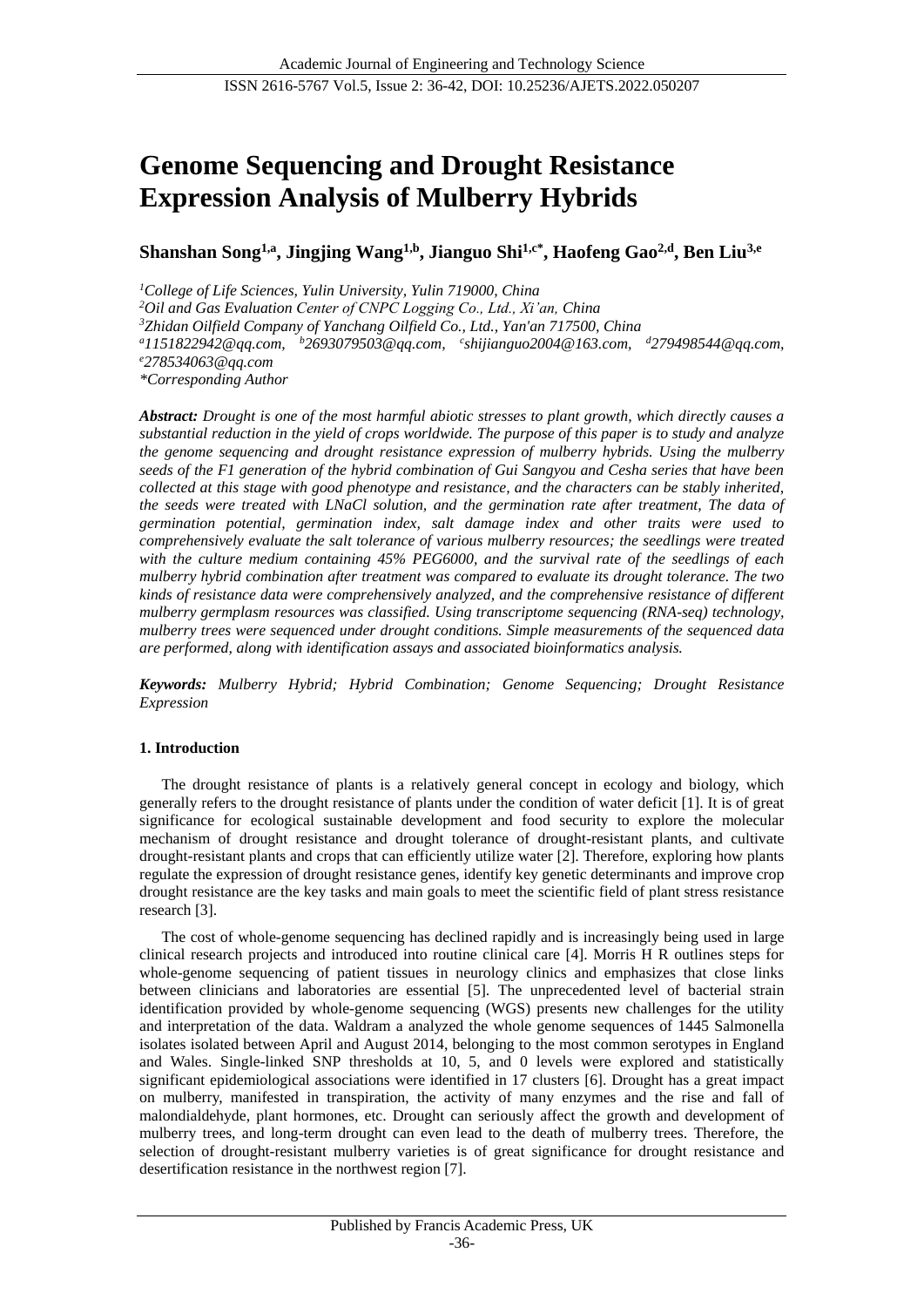Here, RNA-seq analysis was performed on two mulberry specimens under drought conditions and under normal growth conditions. We selected a number of different cultivars to identify and analyze multiple expression in mulberry under drought-tolerant and normal growth conditions. The results showed that the expression of 7 selectable genes increased to a certain extent under drought conditions compared with the normal condition, and only one WRKY6 was different from the normal condition. This not only provides a good database for the study of functional mulberry genes, but also provides a basis for the training of mulberry genes and functional genes, and provides a comprehensive database for collecting all mulberry genes.

# **2. Genome Sequencing and Drought Resistance Expression of Mulberry Hybrid Combinations**

## *2.1 Whole-genome Sequencing Data Processing Methods*

All genome sequencing technologies can rapidly measure the genetic information of an organism, which is very important for the study of biological sciences such as humans, animals and plants. The location information generated by the tracking technology is very reliable and highly accurate. Over the past decade, the following techniques have made great strides from initially time-consuming, high-cost to short-term, low-cost, high-performance [8].

## (1) High-throughput sequencing technology

This technique will guide the development of new technologies that can compare data on hundreds of thousands of DNA molecules at a time. Technology is now increasing speed and reducing cost. Therefore, it is more and more widely used in related fields. Tracking technology promotes the development of scientific research, and the introduction of platform technology solves problems related to places [9].

High-tech technology is applied to the generated cDNA to obtain the content of mRNA fragments of different genes in a specific model by modifying the transcription of mRNA, which is the mRNA or mRNA-Seq process. High-resolution detection of various scripts can be performed by Deep sequence technology, collectively referred to as RNA-Seq [10].

(2) Third-generation sequencing technology

The technology refers to a novel monocyte and single-molecule genome sequencing technology based on high-performance sequencing technology. It mainly includes Helico Bioscience Single Molecule Sequencing Technology (TSMS), Pacific Bioscience Single Molecule Real-Time Molecule Sequencing Technology (SMRT) and Oxford Nanopore Single Molecule Sequencing Technology.

(3) Sequencing data processing process

Raw sequencing fastq files are required to align and compare species reference sequences in fasta format. This is usually done using the bwa tool. Next, convert it into genotype data that can be parsed by other tools. The specific steps of the operation are: index the reference genome, find and compare read sequences, perform tasks in each read file, convert sam to bam, and for the final sam or bam, export the alignment difference positions and can use GATK to directly compare each read. Chromosomes perform np calls.

# *2.2 Plant Drought Resistance Mechanism*

When water dries up or there is a prolonged drought, the shape of the leaves changes in response to climate change, water conservation, and reduced transpiration from water. Excessive shade, blemishes, and so-called fences on the back wall of the epidermis, can reduce air loss, reduce transpiration, and reduce damage. Drying is the movement of plant leaves to prevent overwatering during droughts. Some plants can block the rotation of the sun, rotating the angle and orientation of the plant, dramatically changing the orientation of the leaves to align with the direction of the sun. In the event of dehydration, plants can also effectively reduce instantaneous water loss by slowing leaf growth, rotating leaves, changing direction, and losing old leaves.

When plants are affected by drought, many types of oxygen (ROS) are delivered under ROS molecules, disrupting many skin proteins or essential properties of yeast, resulting in increased plaque and ions or severe damage and plant death. After long-term transformation, plants have developed a stable and complete immune system that can retaliate against oxygen that acts and protects from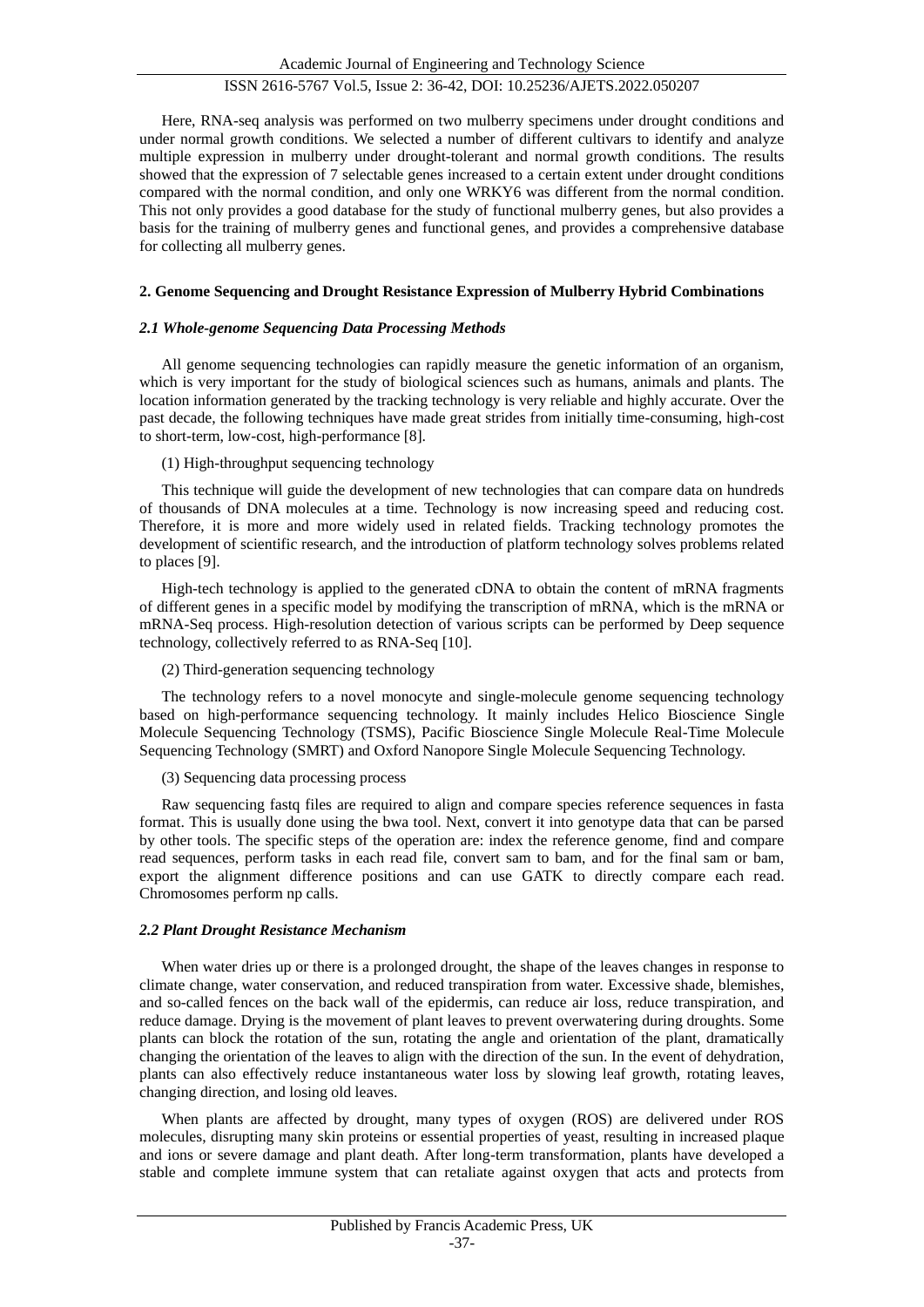oxidative damage, thereby promoting the normal function of the nucleus accumbens. There are two kinds of antioxidants in plants, one is the enzymatic system, such as SOD, POD, etc.; the other is the non-immune system containing glutathione, ascorbic acid and carotenoids.

# **3. Investigation and Research on Genome Sequencing and Drought Resistance Expression of Mulberry Hybrids**

## *3.1 Materials and Reagents*

In this paper, the F1 of the hybrid combinations are marked as Cesha-za 1, Cesha-za 2, Cesha-za 4, Cesha-za 5, Cesha-za 6, Cesha-za 7, and Cesha-za 8, Cesha-Miscellaneous 10, Cesha-Miscellaneous 11, Cesha-Miscellaneous 12 and Cesha-Miscellaneous 13.

The mulberry seeds of Guisangyou No. 12 and Guisangyou No. 62 are provided by the Sericulture Development Station of M Autonomous Region. The test site is shown in Figure 1. The female parent of Guisangyou 12 is Sha 2, the male parent is F1 which is a cross between 7722 and Lun 109, and the female parent of Guisangyou 62 is 7862 and the male parent is 7722.



*Figure 1: Salt tolerance identification test points*

Weigh 5gHgCl2 powder, dissolve it in 500mL sterile ddH2O, and store at room temperature for later use.

Weigh 12g and 11.7g of NaCl respectively, dissolve in 1LddH2O, sterilize in a pressure cooker at 121 °C for 20min, and store at room temperature for later use.

Weigh the corresponding quality of PEG6000, dissolve it in 1L of prepared Hoagland's nutrient solution, prepare the culture solution of 200g/L, 300g/L, 400g/L of PEG6000, and store it in a 4C refrigerator for later use.

# *3.2 Seedling Drought Stress Test*

The optimal treatment concentration of PEG6000 was determined, and the seedlings of the tested materials with basically the same growth status were treated, and the growth status of the seedlings was investigated and the survival rate was calculated. The seedlings that did not become soft and wilted after the treatment were regarded as highly drought-tolerant seedlings, placed in a Petri dish (containing filter paper) containing Hoagland's nutrient solution for one week, and then transplanted into the soil (normal water holding capacity), at normal culture in an artificial climate chamber. The first softened and wilted seedlings were regarded as seedlings with low drought tolerance, and were transferred to a Petri dish containing Hoagland's nutrient solution (with filter paper) for 1 week, and then transplanted into soil (with normal water holding capacity), and then The natural drought treatment was carried out until the seedlings showed obvious symptoms of drought stress (about 10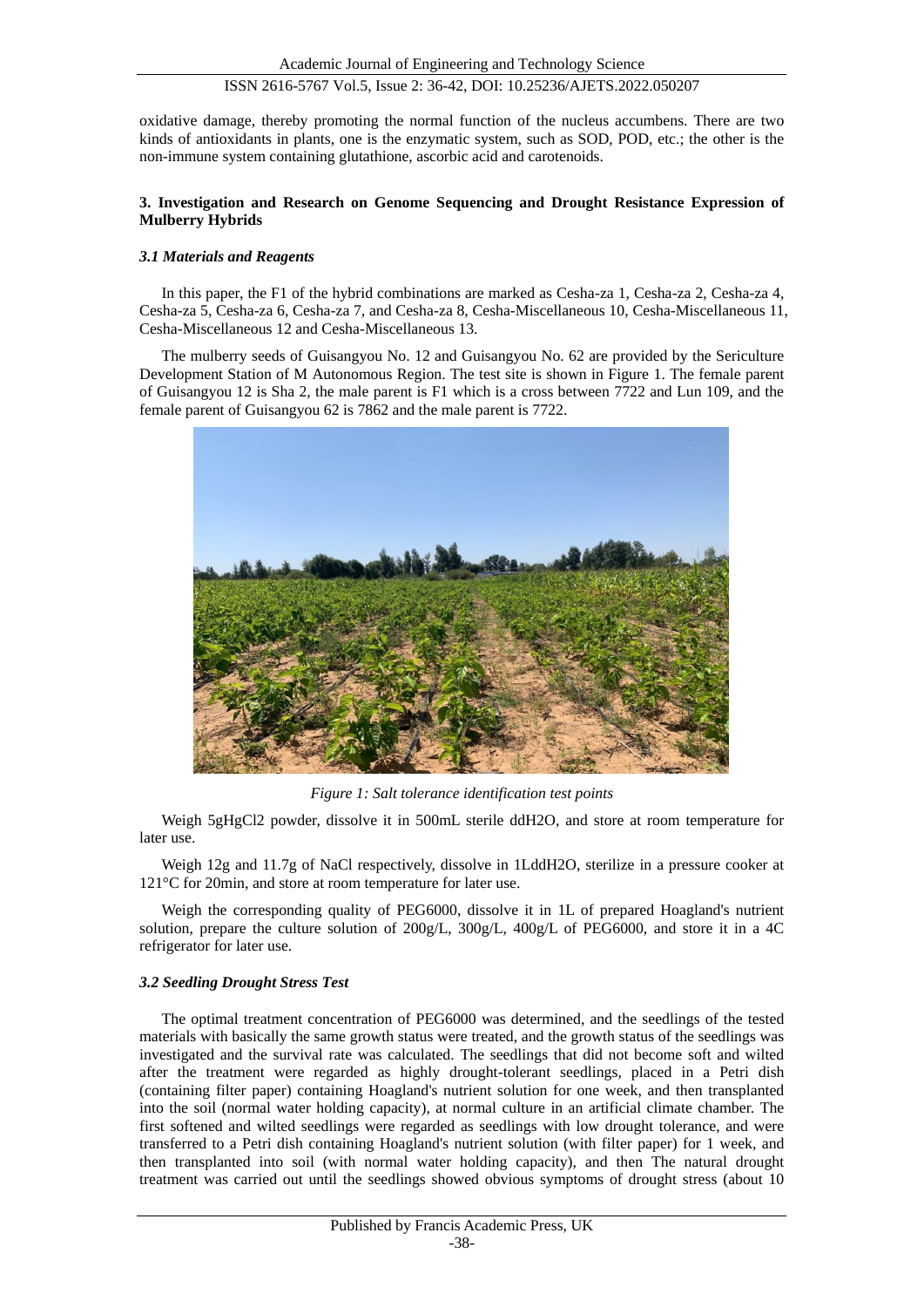days, the relative soil water loss rate was about 70%), and the drought tolerance of the high and low drought-tolerant seedlings was investigated.

#### *3.3 Measurement Method and Data Analysis*

The effect of different concentrations of PEG6000 on the growth of F1 seedlings of the tested mulberry hybrid combination was analyzed by the statistics of the survival rate of seedlings, and the drought tolerance of the tested mulberry seedlings was analyzed by the number of days when the survival rate was lower than 50%.

A five-level scoring method was used to comprehensively evaluate the salt tolerance of the F1 generation of different mulberry hybrid combinations tested. Its calculation formula is:

$$
D = \frac{H \max - H \min}{5} \quad (1)
$$

$$
S = \frac{H - H \min}{D} + 1 \quad (2)
$$

In the formula, Hmax is the maximum value of each index, Hmin is the minimum value of each index, H is an arbitrary value of each index, D is the score range, s is the F1 index score of each tested mulberry hybrid combination in different measurements, with The total score of different indexes of F1 of each tested mulberry hybrid combination was used as the evaluation basis.

#### *3.4 Construction of Sequencing Library*

8 μg of total RNA was purified using the RNeasy Microkit according to their protocol. The resulting product was used for sequencing library construction. According to the "Illumina TruSeq RNA Sample Preparation Kit", the purified total RNA was subjected to mRNA isolation, fragmentation, first-strand cDNA synthesis, second-strand cDNA synthesis, end repair, and addition of A at the 3' end to complete the construction of the sequencing sample library.

## **4. Genome Sequencing of Mulberry Hybrids and Analysis and Study of Drought Resistance Expression**

### *4.1 Effects of Drought Stress on the Growth of Seedlings of Different Mulberry Hybrid Combinations*

Based on the five-level scoring method, the total score of the salt tolerance of the tested mulberry seeds at the germination stage was obtained by calculation. According to the total score, the salt tolerance of the 13 mulberry seed groups at the germination stage can be divided into 4 types: the total score > 30, which is a very salt-tolerant type; the total score is between 20 and 29, which is a high salt-tolerant type; the total score is between 20 and 29. Between 10 and 19, it is a moderate salt-tolerant type; if the total score is less than 10, it is a salt-sensitive type.

When the tested mulberry seedlings were subjected to drought stress, the number of days when the survival rate was lower than 50% was negatively correlated with the drought tolerance ranking. The stronger the drought tolerance, the later the stress symptoms appeared as shown in Figure 2. To sum up, with the increase of the degree of drought stress, the survival rate of each tested mulberry seedling decreased gradually; the tolerance of F1 seedlings of different tested combinations to drought stress was significantly different.

Among the F1 of the 13 mulberry hybrid combinations tested, Guisangyou 62 was extremely salt-tolerant but sensitive to drought, while Cesha-za 4, Cesha-za 5 and Guisangyou 12 belonged to the types with high salt tolerance and high drought tolerance. Sha-za 6 is extremely salt-tolerant and extremely drought-tolerant, while Cesha-za 12 is extremely drought-tolerant but sensitive to salt, as shown in Table 1.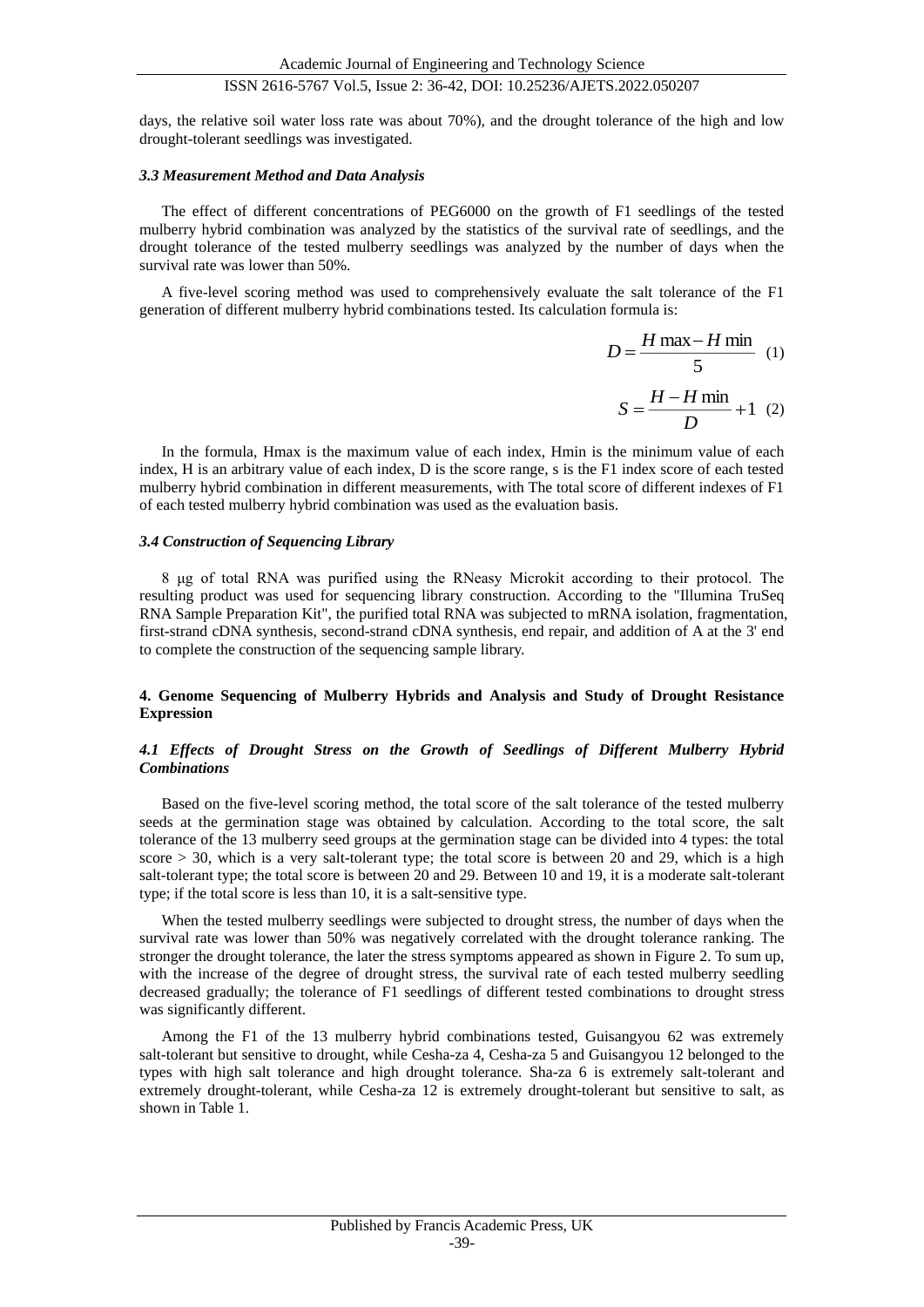| F1 of mulberry hybrid combination | Heaven         | Rank |
|-----------------------------------|----------------|------|
| Cesha - Miscellaneous 6           | 8              | 1    |
| Cesha - Miscellaneous 4           | 8              | 2    |
| Cesha - Miscellaneous 5           | 7              | 3    |
| Gui Sangyou 12                    | 6              | 4    |
| Cesha - Miscellaneous 13          | 5              | 5    |
| Cesha - Miscellaneous 8           | 5              | 6    |
| Cesha - Miscellaneous 11          | 5              | 7    |
| Cesha - Miscellaneous 2           | 5              | 8    |
| Cesha - Miscellaneous 10          | 4              | 9    |
| Gui Sangyou 62                    | 4              | 10   |
| Cesha - Miscellaneous 1           | 4              | 11   |
| Cesha - Miscellaneous 7           | 3              | 12   |
| Cesha - Miscellaneous 12          | $\mathfrak{D}$ | 13   |

*Table 1: Comparison of the number of days when the survival rate of F1 seedlings of 13 mulberry hybrid combinations was less than 50% and the ranking of drought tolerance*



*Figure 2: Comparison of the number of days when the survival rate of F1 seedlings of 13 mulberry hybrid combinations was less than 50% and the ranking of drought tolerance*

The obtained high and low drought tolerance seedlings of each tested mulberry hybrid combination were recovered and transplanted to the soil for further cultivation for 2 months, and then watered to saturation and subjected to natural drought. After 10 days, the leaves of the low drought-tolerant seedlings were obviously yellower than the leaves (A) of the high drought-tolerant seedlings, which also proved that PEG6000 was used to simulate drought stress at the seedling stage. feasible.

## *4.2 Transcriptome Sequencing of Mulberry Drought Stress*

In order to identify the differentially expressed genes and their expression in normal and drought-stressed samples screened by transcriptome RNA-seq technology in this study, we randomly selected seven differentially expressed genes and used quantitative PCR to analyze these differentially expressed genes Expression under drought stress and normal conditions. We used the relative quantification (ddCt) method to analyze the quantitative PCR results, and the analysis results are shown in Figure 3.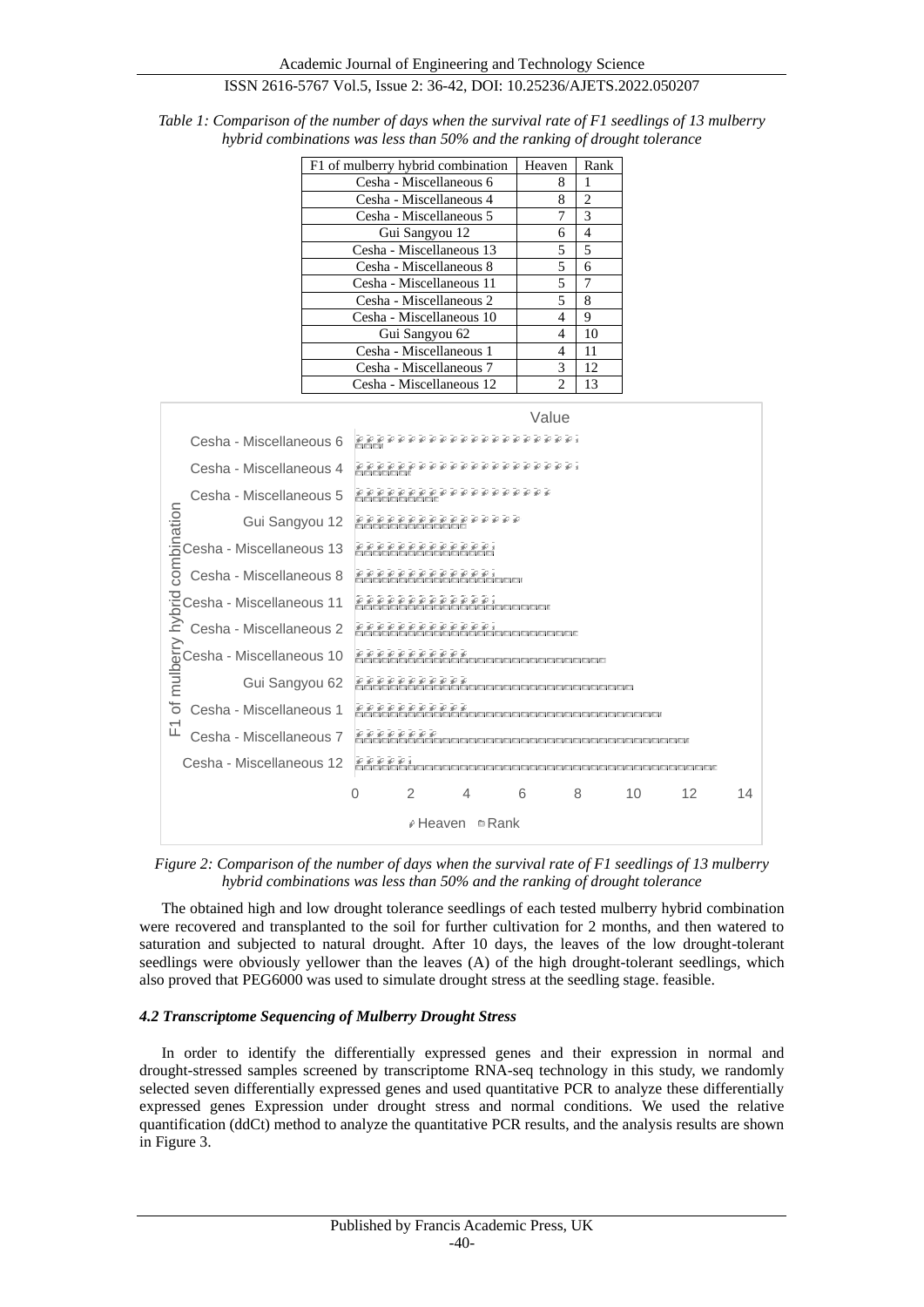Academic Journal of Engineering and Technology Science

ISSN 2616-5767 Vol.5, Issue 2: 36-42, DOI: 10.25236/AJETS.2022.050207



*Figure 3: Relative quantitative analysis results of several differentially expressed genes*

RQ Control=1, the value of RQ sample means that the expression level of this gene under drought stress conditions is a multiple of the expression level under normal conditions. For example, 3.54 in A means that the expression level of A under drought conditions is 3.54 times that under normal conditions, and so on. A: Dehydrin, B: EH2, C: AP2, D: NAC4, E: WRKY6, F: GBL, G: HSF30.

The expression of the selected seven genes all increased to a certain extent under drought stress, and only one WRKY6 gene had little difference with normal conditions. Among them, the GBL gene had the greatest increase in expression, which was more than 12 times that of normal conditions. This gene may be a galactose-binding lectin in mulberry (black mulberry).

## **5. Conclusion**

By studying tree structure and physiological drought resistance, mastering the drought resistance mechanism of trees, and taking various measures to cope with drought, we can effectively resist drought, improve the survival rate of trees, and help cultivate drought resistance. In this paper, the hybrid combination of Cesha series and Guisangyou 12 and Guisangyou 62 were selected as test materials, which can improve the screening efficiency of salt- and drought-tolerant mulberry hybrid combinations. As far as the F1 of Cesha series mulberry hybrid combination and the hybrid F1 of Guisangyou series are concerned, the former has stronger drought tolerance and the latter has stronger salt tolerance. The results of this experiment have practical significance for promoting the development of ecological mulberry industry. In addition, this experiment evaluated the F1 salt and drought tolerance of each mulberry hybrid combination based on the comprehensive indicators of mulberry seed germination traits and the survival rate of seedlings. The reliability of the method was verified through plant experiments, and different types of salt tolerance and drought tolerance were obtained. Materials, changes in physiological and biochemical parameters such as photosynthesis, respiration, protective enzyme activity, and osmotic regulation of these materials under salinity and drought conditions require further study.

#### **Acknowledgements**

Thanks to the supports by National Natural Science Foundation of China, the Cooperation Project of Industry-University-Research of Yulin, the Doctoral Research Start-up Foundation Project of Yulin University, the Project of Science and Technology Bureau of Yulin High-tech Area.